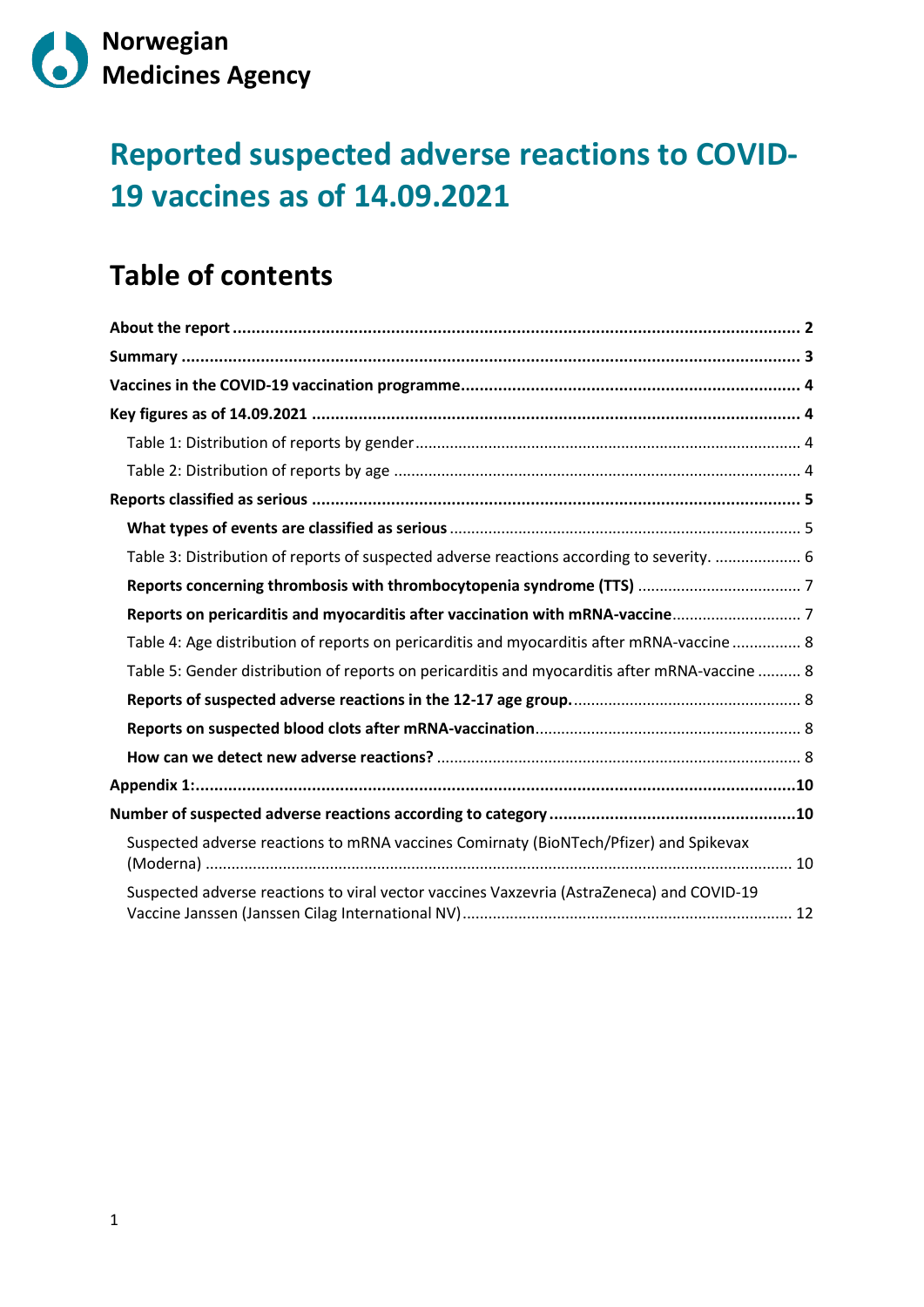## <span id="page-1-0"></span>**About the report**

- The Norwegian Medicines Agency publishes weekly reports on treated suspected adverse reactions to COVID-19 vaccines. The adverse reaction reports are submitted by patients, health professionals and producers.
- Symptoms or illnesses that occur after vaccination are reported if there is any *suspicion* of a possible link. As a result, it cannot be assumed that there is a causal relationship between the suspected adverse reaction and the vaccine.
- The report summarises all reports of suspected adverse reactions that have been treated. As a result, there is a difference between the number of reports which have been received and those which have been assessed, because reports are continually being assessed.
- All reports are counted, regardless of whether or not the event being reported is believed to be linked to vaccination.
- The fact that a report has been assessed means that the severity of the incident has been determined, and the symptoms have been translated into international terminology and categorised (see Appendix 1).
- We prioritise and assess serious reports of suspected adverse reactions first. The reports therefore does not give a true picture of the distribution between serious and non-serious events.
- The reporting scheme is a vital tool in the monitoring of vaccines. The reports submitted by health professionals and members of the public give us signals as to whether there are any events that we should investigate further. It is not known with any certainty what proportion of these events are being reported, while a report does not necessarily indicate a causal relationship. As a result, the number of reports submitted to the Norwegian Medicines Agency cannot normally be used to determine how often or how many adverse reactions a vaccine could give rise to, or to compare the safety profiles of different vaccines.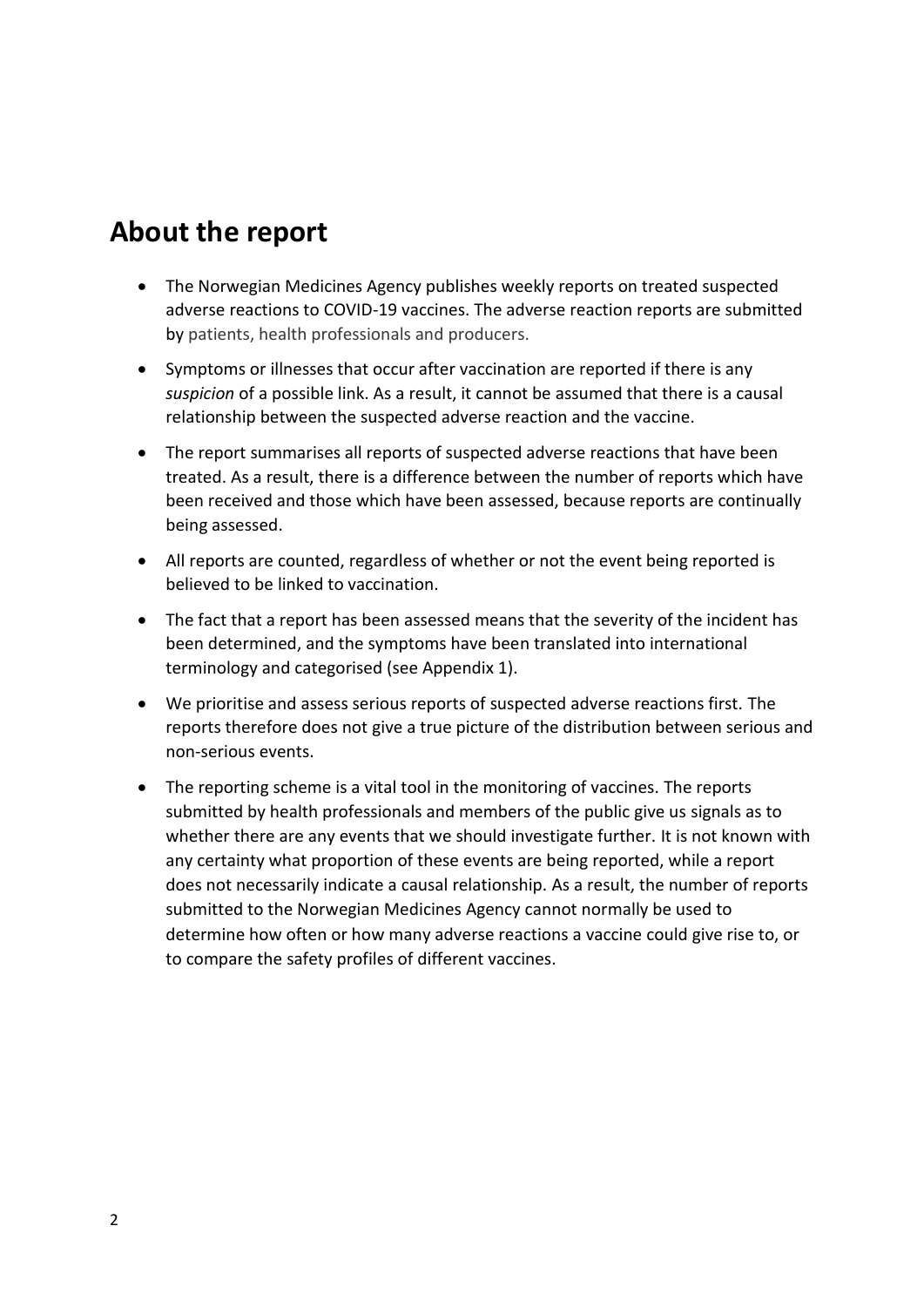## <span id="page-2-0"></span>**Summary**

**This report is based on reports that are assessed until 14 September 2021. The assessed adverse reaction reports for this week do not provide a basis for revising the current overall recommendations regarding the use of the vaccines.**

#### **More reports than expected indicate a good reporting culture**

The Norwegian Medicines Agency receives many reports and has found that both health professionals and the general population have a low threshold for reporting suspected adverse reactions following vaccination against COVID-19. There may be a number of reasons why we are receiving large numbers of reports:

- A high proportion of the population has been or will be vaccinated over a short period of time.
- The COVID-19 vaccines tend to cause strong reactions in more people than we are accustomed to with other vaccines. More people are therefore experiencing common adverse reactions.
- It has become much easier to report suspected adverse reactions online. Health professionals previously had to fill in a paper form.
- The provision of clear information about adverse reactions means that health professionals and the population are more aware and tend to report reactions more readily.
- Health professionals are obliged to report suspected adverse reactions following vaccination.

#### **Common and known adverse reactions**

Most reports of adverse reactions following COVID-19 vaccination, regardless of the type of vaccine used, concern common and transient adverse reactions such as headache, fatigue, malaise, fever, nausea and pain in the body. These usually appear on the first or second day after vaccination and last around two to three days. These are known adverse reactions which are described in the product information for the vaccines.

#### **Serious adverse reactions**

Most of the serious suspected adverse reactions which have been reported concern medical conditions or symptoms which are relatively common in the population. The timing of the events soon after vaccination may therefore be coincidental. Reports of serious events are given priority and assessed before non-serious reports. Serious reports are discussed in a separate section on page 5.

#### **This week's adverse reaction news:**

Every week, we publish a news article discussing topical issues. Topics covered in this week's adverse reaction news:

#### [Click here to read this week's news](https://legemiddelverket.no/nyheter/reports-of-possible-adverse-reactions-to-covid-19-vaccines-as-of-14-september-2021)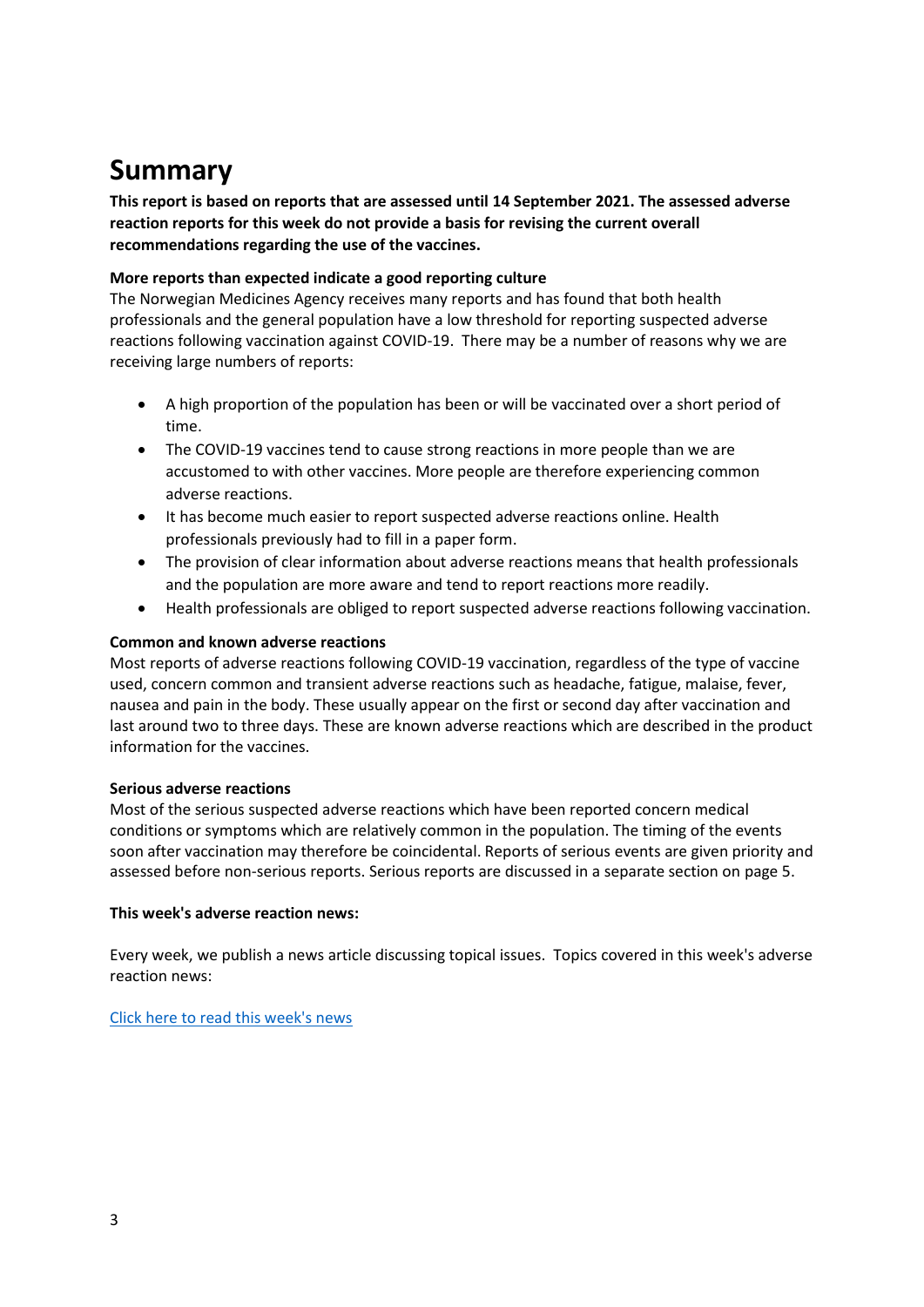## <span id="page-3-0"></span>**Vaccines in the COVID-19 vaccination programme**

Comirnaty (BioNTech/Pfizer), mRNA vaccine (given as two doses)

• Spikevax (Moderna), mRNA vaccine (given as two doses)

#### **Vaccines withdrawn from or offered outside the COVID-19 vaccination programme:**

- [The Janssen COVID-19 vaccine is offered, but not as part of the vaccination programme.](https://www.helsenorge.no/koronavirus/janssen-vaksinen)
- Vaxzevria (AstraZeneca): In May 2021, the government decided to withdraw this vaccine from the Norwegian vaccination programme.

# <span id="page-3-1"></span>**Key figures as of 14.09.2021**

From the start of the vaccination programme in Norway on 27 December 2020 through to 14 September 2021, **32,324** reports of suspected adverse reactions have been received following COVID-19 vaccination; **17,407 (54 %)** of these have been assessed. The fact that the reports have been assessed means that they have been classified and sorted, but not necessarily that a final assessment of causality has been made in all cases.

The number of reports must be interpreted in light of the number of people who have been vaccinated. As of 14 September 2021, a total of **7,479,000** doses of COVID-19 vaccines have been administered in Norway. Over **3,994,000** people have received their first dose of vaccine, while over **3,485,000** have received their second dose (Source: SYSVAK, [https://statistikk.fhi.no/sysvak\)](https://statistikk.fhi.no/sysvak).

### <span id="page-3-2"></span>Table 1: Distribution of reports by gender

| l Gender                  | Female | Male  | Unknown gender |
|---------------------------|--------|-------|----------------|
| Total number of reports   | 14 135 | 3 261 |                |
| Number of serious reports | 1 844  | 940   |                |

#### Comment on Table 1:

Numerous studies have indicated that women are more likely than men to contact the health service and report adverse reactions.

|                           |          |           |         |         |         | Age group |       |       |       |                |              |
|---------------------------|----------|-----------|---------|---------|---------|-----------|-------|-------|-------|----------------|--------------|
|                           | $0 - 19$ | $20 - 29$ | 30-39   | 40-49   | 50-59   | 60-69     | 70-79 | 80-89 | $90+$ | <b>Unknown</b> | <b>Total</b> |
|                           |          |           |         |         |         |           |       |       |       | age            |              |
| Serious<br>reports        | 40       | 328       | 384     | 476     | 469     | 376       | 316   | 212   | 113   | 72             | 2 7 8 6      |
| Non<br>serious<br>reports | 196      | 3 0 0 0   | 3 5 8 4 | 3 1 4 0 | 2 4 0 7 | 1 0 0 8   | 449   | 289   | 124   | 424            | 14 6 21      |
| Total                     | 236      | 3 3 2 8   | 3 9 6 8 | 3616    | 2876    | 1 3 8 4   | 765   | 501   | 237   | 496            | 17 407       |

### <span id="page-3-3"></span>Table 2: Distribution of reports by age

#### Comment on Table 2:

Experience has shown that adverse reactions are more commonly reported in younger adults than in older adults. This can be attributed to the fact that younger people have a stronger immune response and more noticeable common adverse reactions, or that reports are issued more frequently for younger people in order to clarify whether the reaction is an adverse reaction to the vaccine or not. Younger people also tend to be more likely to report adverse reactions themselves.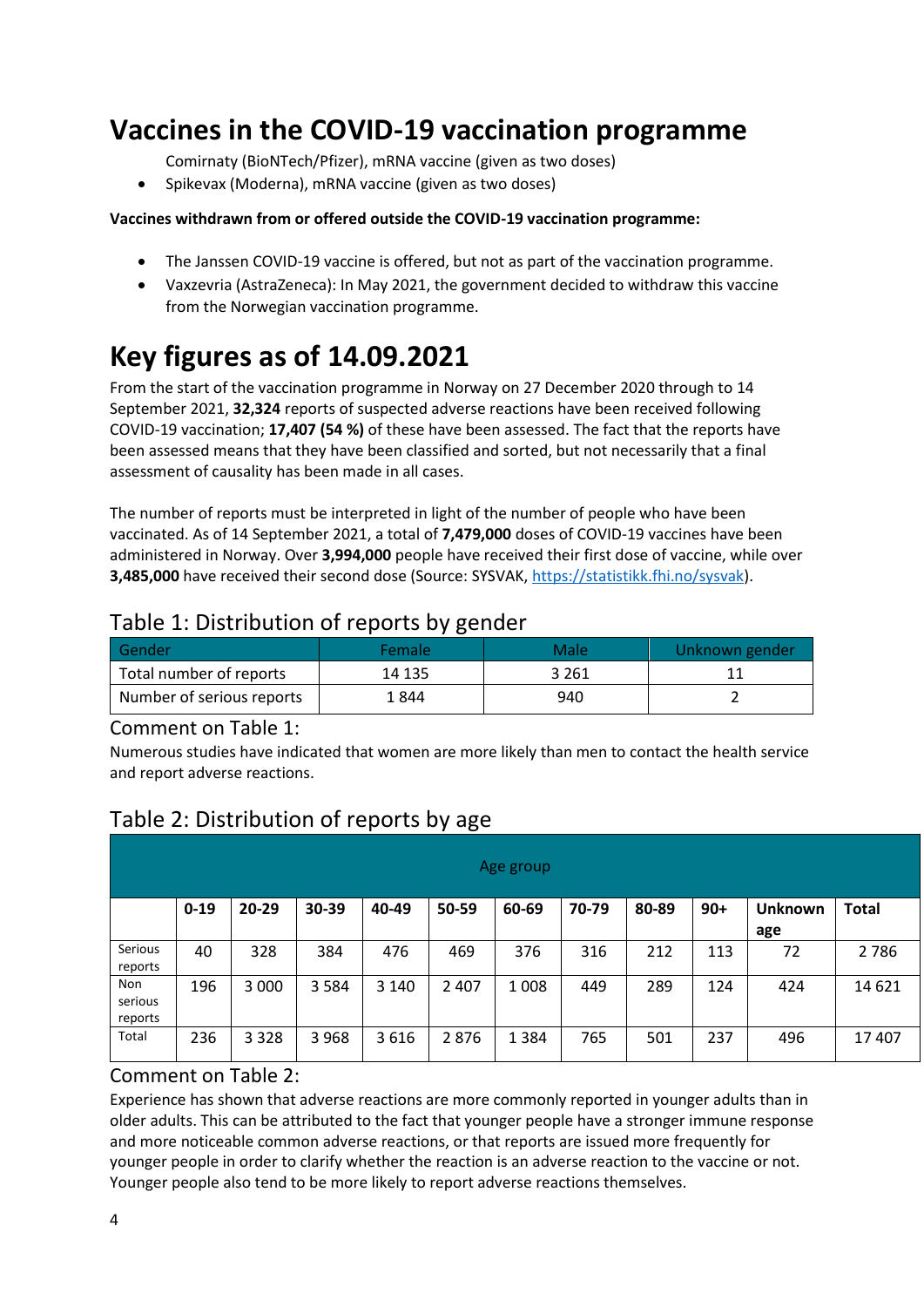## <span id="page-4-0"></span>**Reports classified as serious**

So far, 2,786 reports of events which are classified as serious have been assessed. This accounts for 16 % of all reports which have been assessed. We prioritise the assessment of serious reports first, so that reports that have not been assessed are virtually all non-serious reports.

### <span id="page-4-1"></span>**What types of events are classified as serious**

Reports of adverse reactions are generally classified as serious when the event:

- results in or extended a stay in hospital
- results in a prolonged reduction in function level
- results in life-threatening illness or death
- results in birth defects/congenital malformations
- is on the EMA's list of important medical events (Important medical event (IME) list)

Hospital admission is the most common reason why an event is classified as serious, and this applies to 48 % of serious reports. In these cases, the descriptions provided by the person submitting the report cover everything from patients who are only kept under observation for a short period of time and go on to recover quickly, to patients with a life-threatening symptoms and illness which results in permanent injury.

#### **IME-list**

The EMA has compiled a list of important medical events which are always to be classified as serious (the IME list). The summary below lists the conditions on the IME list which are most frequently reported following COVID-19 vaccination (in descending order).

- blood clot in the lungs
- fainting (syncope)
- pericarditis
- anaphylactic reaction
- deep vein thrombosis
- myocarditis
- vaginal bleeding after menopause
- abnormal heart rhythms (arrhythmia)
- blood clots or bleeding in the brain
- cerebral infarction

**Most of the serious suspected adverse reactions which have been reported concern medical conditions which are relatively common in the population. The timing of the events may therefore be coincidental.**

#### **Reactions which health professionals should be aware of**

Other serious events have also been observed following vaccination where no causal relationship has been established. The Norwegian Medicines Agency wishes healthcare professionals to be aware of the following conditions in persons who are vaccinated:

- chest pain and breathing difficulties
- numbness
- reduced sensation and paralysis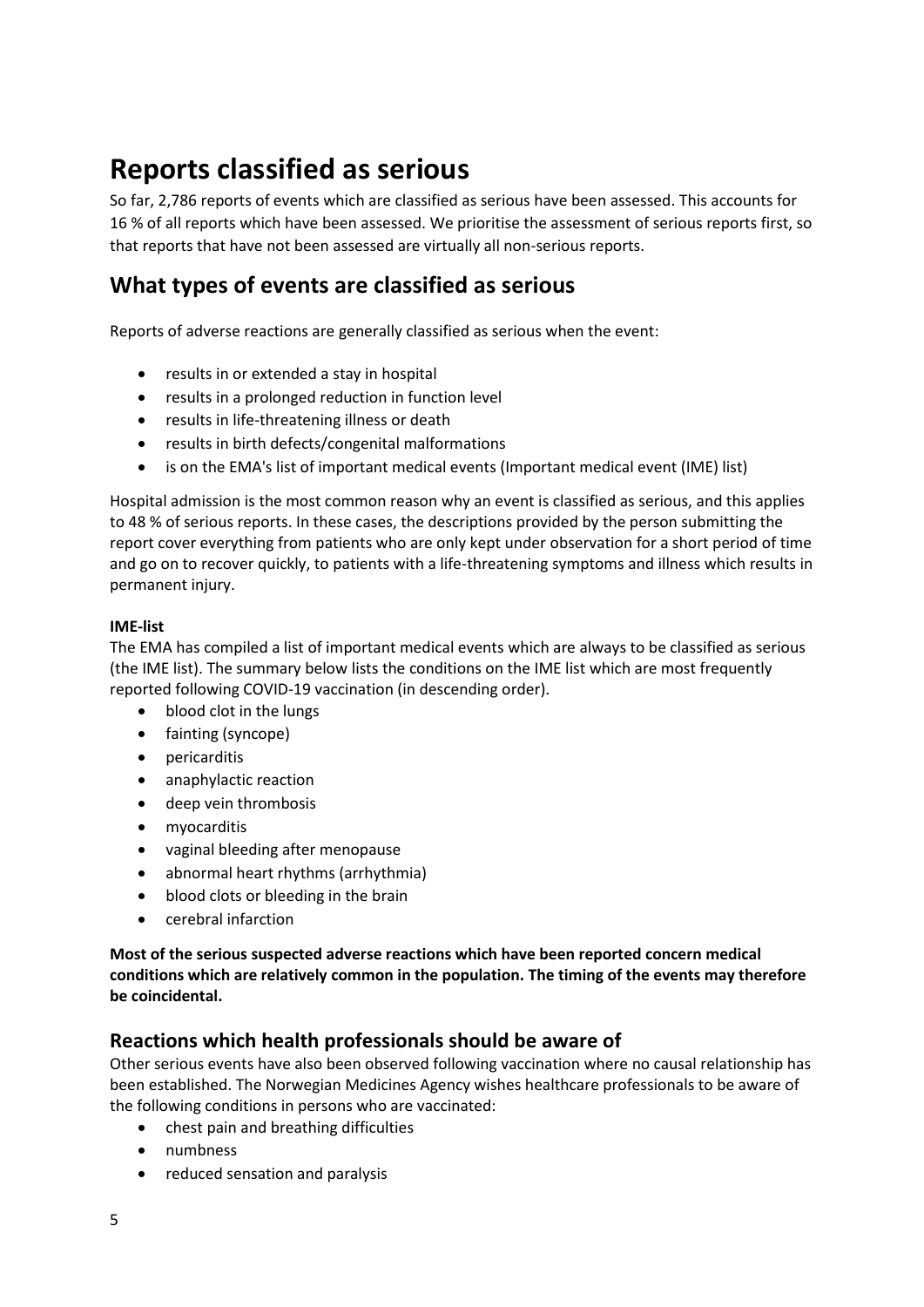- persistent headache
- lasting symptoms, such as long-lasting headache or vaginal bleeding

### <span id="page-5-0"></span>Table 3: Distribution of reports of suspected adverse reactions according to severity.

| <b>Vaccine</b>                                 |                                                                                                                              | <b>Comirnaty</b>                                                                      |        | <b>Spikevax</b> | <b>Vaxzevria</b> | <b>COVID-19</b>        |  |
|------------------------------------------------|------------------------------------------------------------------------------------------------------------------------------|---------------------------------------------------------------------------------------|--------|-----------------|------------------|------------------------|--|
|                                                |                                                                                                                              | (BioNTech/Pfizer)                                                                     |        | (Moderna)       | (AstraZeneca)    | <b>Vaccine Janssen</b> |  |
|                                                | 1.dose<br>2. dose                                                                                                            |                                                                                       | 1.dose | 2. dose         | 1.dose           | 1.dose                 |  |
| <b>Number of doses</b><br>administered         | 3 3 2 4 0 3 2                                                                                                                | 2 592 889                                                                             | 523733 | 889378          | 141 738 ***      | 4 890 ***              |  |
| <b>Total number of</b><br>reports              | 7014*                                                                                                                        |                                                                                       |        | 1811*           | 8 608*           | $7*$                   |  |
| <b>Number of</b><br>reports involving<br>death | 188**                                                                                                                        |                                                                                       | $9**$  |                 | $6***$           | $0***$                 |  |
| <b>Serious reports</b><br>other than death     | 1674                                                                                                                         |                                                                                       | 390    |                 | 530              | 3                      |  |
| <b>Non-serious</b><br>reports                  | 5 1 5 2                                                                                                                      |                                                                                       | 1412   |                 | 8072             | $\overline{4}$         |  |
|                                                | *The table shows number of reports that have been assessed                                                                   |                                                                                       |        |                 |                  |                        |  |
|                                                | ** The fact that a person dies soon after being vaccinated does not necessarily mean<br>that there is a causal relationship. |                                                                                       |        |                 |                  |                        |  |
|                                                | ***Vaxzevria has not been administered in Norway since 11 March, but number of                                               |                                                                                       |        |                 |                  |                        |  |
|                                                | doses administered may continue to increase as it reflects post-registraton of doses                                         |                                                                                       |        |                 |                  |                        |  |
|                                                |                                                                                                                              | administered abroad. Post-registration of vaccines administered abroad may effect the |        |                 |                  |                        |  |
|                                                | number of doses administered for all the coronavirus vaccines.                                                               |                                                                                       |        |                 |                  |                        |  |

#### Comment on Table 3:

The data concerning the various coronavirus vaccines are not directly comparable. The vaccines have been administered to a different number of people with different disease profile and ages.

#### **Reports on deaths**

The fact that a person dies soon after being vaccinated does not necessarily mean that there is a causal relationship. So far, 203 reports of deaths soon after vaccination have been reported. Most deaths have occurred amongst elderly persons receiving nursing care and residents of nursing homes.

#### **Persons over the age of 60**

Every week, more than 300 residents die in Norwegian nursing homes and other similar institutions. Many of the elderly nursing home residents who have been vaccinated are very frail or terminally ill patients. It is therefore to be expected that deaths will occur with a temporal link to vaccination, without there necessarily being any causal link to the vaccine. The reports on many of these deaths in the elderly state that no link with vaccination is suspected, and that the death is being reported for the sake of completeness.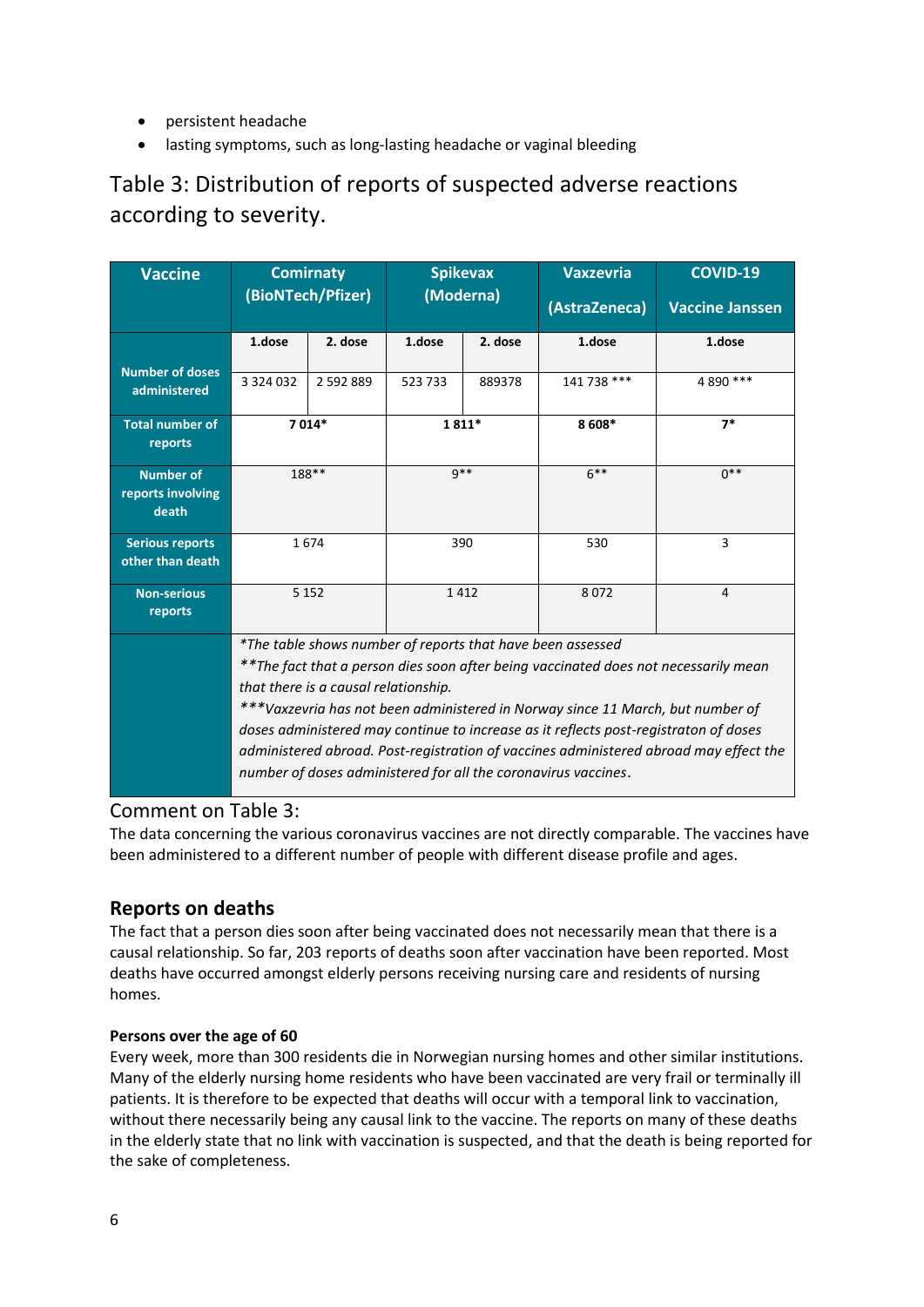#### [An expert group of geriatric specialists have looked into the first 100 deaths that were reported after](https://legemiddelverket.no/nyheter/expert-group-has-assessed-deaths-amongst-the-frail-elderly-following-covid-19-vaccination)

[Comirnaty.](https://legemiddelverket.no/nyheter/expert-group-has-assessed-deaths-amongst-the-frail-elderly-following-covid-19-vaccination) There is some uncertainty regarding the assessments, but in 10 cases a causal relationship between vaccination and death was considered to be "probable". In these cases, it was apparent that common vaccine adverse reactions may have contributed to more serious illness.

#### **Persons under the age of 60**

We have received 11 reports of deaths following vaccination in people under the age of 60. Four of these cases concern deaths resulting from the very rare, but serious adverse reaction known as thrombosis with thrombocytopenia syndrome (TTS) following vaccination with Vaxzevria. For the remaining deaths, the causal relationship with vaccination is uncertain.

### <span id="page-6-0"></span>**Reports concerning thrombosis with thrombocytopenia syndrome (TTS)**

In mid-March, cases were reported of a very rare but serious clinical picture involving a combination of blood clots, low blood platelet count and bleeding after vaccination with Vaxzevria. This is now referred to as thrombosis with thrombocytopenia syndrome (TTS) or vaccine-induced immune thrombotic thrombocytopenia (VITT). Vaxzevria is not used in the Norwegian vaccination programme.

Reports concerning TTS after vaccination with viral vector vaccine Vaxzevria (AstraZeneca):

- Seven confirmed cases of TTS/VITT after the Vaxzevria vaccine, four of which were fatal.
- One suspected case of TTS/VITT, which has not been confirmed.
- One case which does not meet the [diagnostic criteria for TTS in accordance with](https://brightoncollaboration.us/thrombosis-with-thrombocytopenia-syndrome-interim-case-definition/) the Brighton [Collaboration.](https://brightoncollaboration.us/thrombosis-with-thrombocytopenia-syndrome-interim-case-definition/)

No confirmed link has so far been demonstrated between the COVID-19 vaccines Comirnaty (BioNTech/Pfizer) and Spikevax (Moderna) and the risk of VITT/TTS, but the European Medicines Agency (EMA) is closely monitoring the situation. As of 14 September 2021 there have been no reports that meet the diagnostic criteria for VITT/TTS after mRNA-vaccination.

### <span id="page-6-1"></span>**Reports on pericarditis and myocarditis after vaccination with mRNA-vaccine**

A number of cases of pericarditis (inflammation of the lining around the heart) and myocarditis (inflammation of the heart muscle) have been observed in persons who have been vaccinated with Comirnaty or Spikevax. Persons of all ages have been affected, but most cases of myocarditis have been reported in men under 30 years of age.

As of 14 September 2021, 138 cases of pericarditis and 71 cases of myocarditis have been reported in Norway after vaccination with mRNA-vaccine.

In addition there are 3 reports on pericarditis after vaccination with Vaxzevria.

It is not yet known whether those who have developed pericarditis or myocarditis after their first dose are at risk of recurrence after their second dose and, as a precaution, the Norwegian Institute of Public Health therefore recommends that persons who have developed these inflammatory conditions after having their first dose should not have a second dose.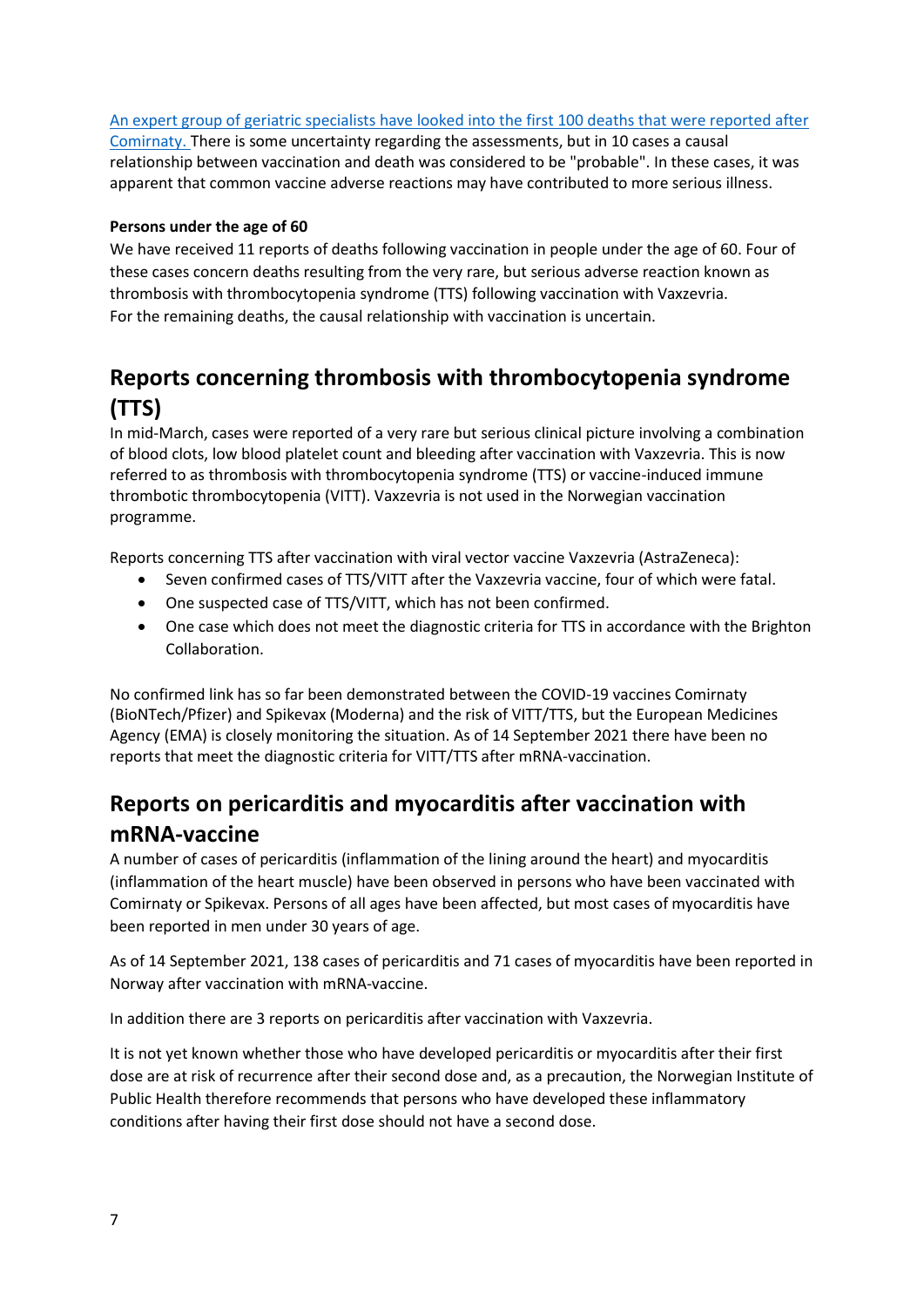### <span id="page-7-0"></span>Table 4: Age distribution of reports on pericarditis and myocarditis after mRNA-vaccine

| Aldersgruppe |          |       |       |       |       |       |                     |              |
|--------------|----------|-------|-------|-------|-------|-------|---------------------|--------------|
|              | $0 - 29$ | 30-39 | 40-49 | 50-59 | 60-69 | 70-89 | <b>Ukjent alder</b> | <b>Total</b> |
| Perikarditt  | 21       | 19    | 24    | 25    | 26    | 20    |                     | 138          |
| Myokarditt   | 37       |       |       |       |       |       |                     |              |

### <span id="page-7-1"></span>Table 5: Gender distribution of reports on pericarditis and myocarditis after mRNA-vaccine

|             | <b>Kvinner</b> | <b>Menn</b> |
|-------------|----------------|-------------|
| Perikarditt | 49             | 89          |
| Myokarditt  | <b>.</b>       | 54          |

### <span id="page-7-2"></span>**Reports of suspected adverse reactions in the 12-17 age group.**

The monitoring of adverse reactions amongst children and adolescents is given a high priority. We are closely monitoring the situation and are particularly alert to reports of serious events following vaccination. Over 140,000 doses have so far been administered to children and adolescents aged between 12 and 17. During the period December 2020 to 14 September 2021, we received and assessed 17 adverse reaction reports concerning this age group. Six of these are classified as serious

Adolescents normally experience the same common and transient adverse reactions as adults following vaccination. Amongst the more rarely known adverse reactions are inflammation of the heart muscle (myocarditis) and inflammation of the heart lining (pericarditis). No reports of these adverse reactions have so far been received concerning this age group. Look out for symptoms such as chest pain, wheezing or rapid or irregular heart rate in vaccinated people. Fever and cough may also occur.

### <span id="page-7-3"></span>**Reports on suspected blood clots after mRNA-vaccination**

No confirmed link has so far been demonstrated between the COVID-19 vaccines Comirnaty (BioNTech/Pfizer) and Spikevax (Moderna) and the risk of blood clots, but the European Medicines Agency (EMA) is closely monitoring the situation.

Blood clots can have many causes and may occur shortly after vaccination without there being any link to the vaccine.

As of 14 September 2021, over 7.3 million doses of the mRNA vaccines had been administered in Norway, and 296 suspected cases of blood clots had been reported following vaccination with these vaccines.

Health professionals are encouraged to report all cases of blood clots that they suspect may be linked to vaccination.

### <span id="page-7-4"></span>**How can we detect new adverse reactions?**

We work systematically to analyse the reports so that we can respond quickly if new combinations of symptoms arise, or if common medical conditions occur more frequently following vaccination than we would expect. We work in three different ways: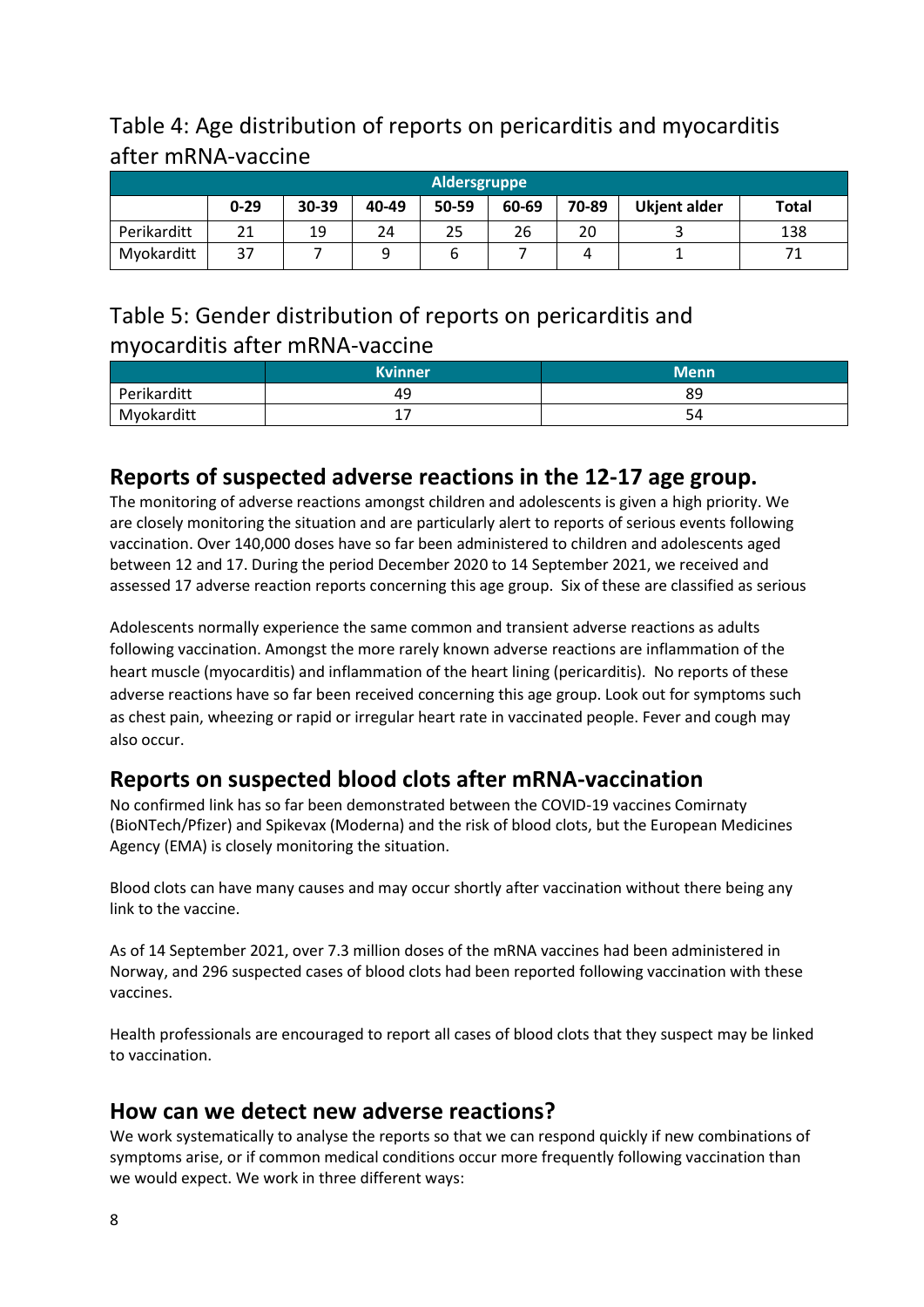**Health professionals assess individual cases of medical conditions and report when they suspect adverse reactions. The government authorities assess the reports in order to look for unknown combinations of symptoms or to determine whether there are any factors associated with the progression of the conditions which would indicate a link with vaccination.** 

E.g.: It was a combination of observant doctors at Oslo University Hospital, a robust and fast electronic monitoring system and analyses by the University Hospital of Northern Norway and the Preparedness Register which enabled Norway to help reveal that, in rare cases, Vaxzevria can give rise to a serious combination of symptoms involving blood clotting and low blood platelet counts.

#### **1. We carry out statistical analyses where we investigate whether the number of reports of a combination of symptoms is higher than expected.**

E.g.: Such statistical analyses of reported adverse reactions have shown that serious allergic reactions occur more frequently following COVID-19 vaccination than with vaccination with influenza vaccines. It is also such analyses that have led to myocarditis and pericarditis being included as rare adverse reactions in the product information for Comirnaty (BioNTech/Pfizer) and Spikevax (Moderna).

#### **2. Health registers are used to assess and investigate further, and to confirm or disprove possible links between vaccination and reported symptoms or diagnoses. This is done in partnership with the Norwegian Institute of Public Health.**

E.g.: Further investigation of possible links concerning symptoms reported via the spontaneous reporting system can be carried out by linking the Norwegian Immunisation Register (SYSVAK) to other health registers, to see whether any diagnoses occur more frequently following vaccination than is otherwise the case.

The Norwegian Institute of Public Health and research institutions in many countries are also conducting registry studies to see whether there is any increase in the prevalence of diseases amongst vaccinated people that are not necessarily identified through the adverse reaction reports.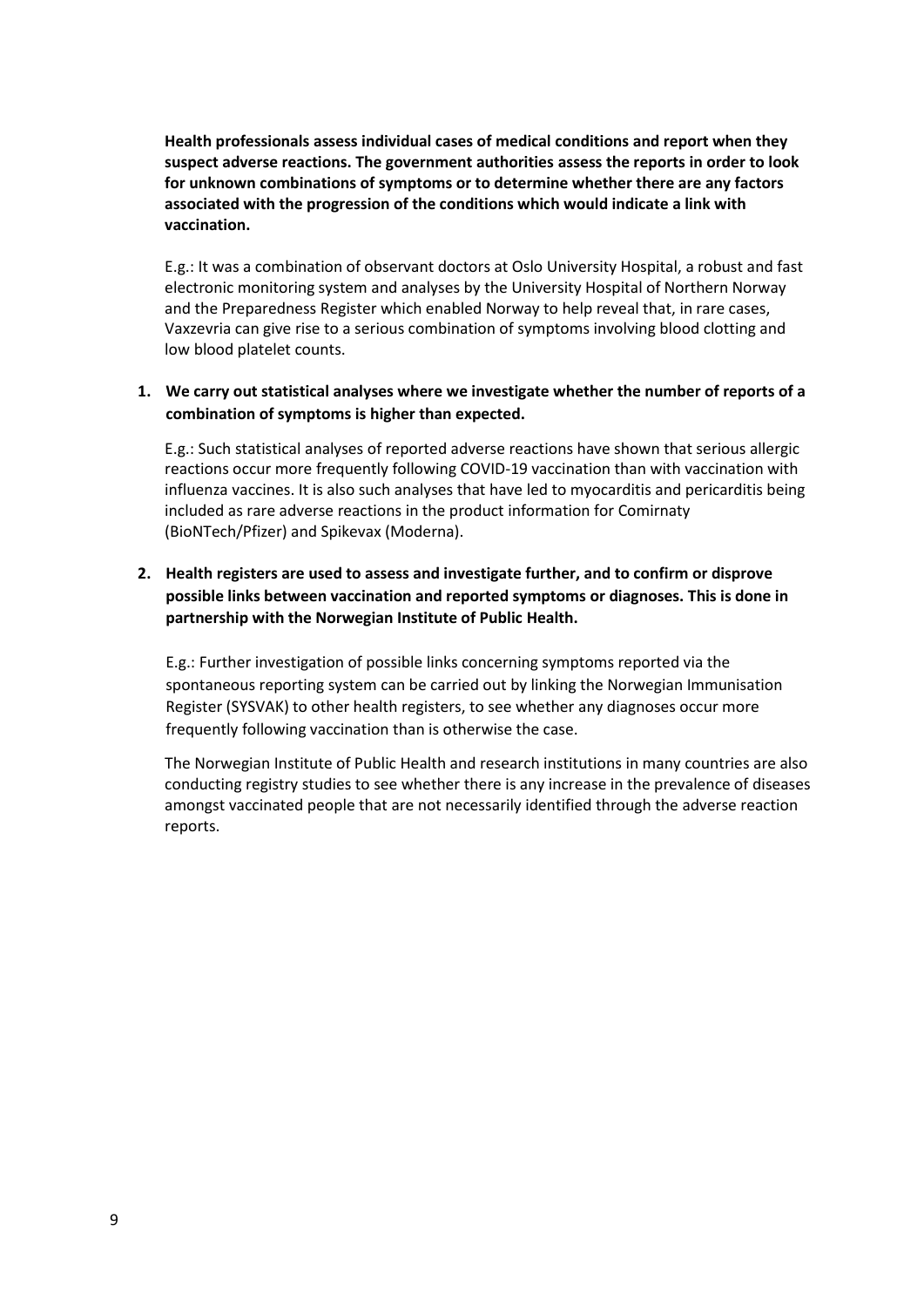# <span id="page-9-0"></span>**Appendix 1:**

# <span id="page-9-1"></span>**Number of suspected adverse reactions according to category**

A single adverse reaction report can include a number of suspected adverse reactions or symptoms. Suspected adverse reactions are presented below, grouped according to the category to which they belong for each vaccine type and the types of suspected adverse reactions which have been reported most frequently. The categories are the highest level in a hierarchical, standardised medical terminology which is used internationally (MedDRA). Using this terminology makes it possible compare reports internationally.

### <span id="page-9-2"></span>Suspected adverse reactions to mRNA vaccines Comirnaty (BioNTech/Pfizer) and Spikevax (Moderna)

The most frequently reported symptoms following vaccination with the mRNA vaccines primarily consist of known adverse reactions within the general symptoms category, and include reactions at the vaccine injection site, decreased general condition, fever and general malaise. Headache, dizziness and drowsiness after vaccination are also frequently

### Figure 1: Reported suspected adverse reactions by category for mRNA vaccines Comirnaty and Spikevax



Number of suspected reactions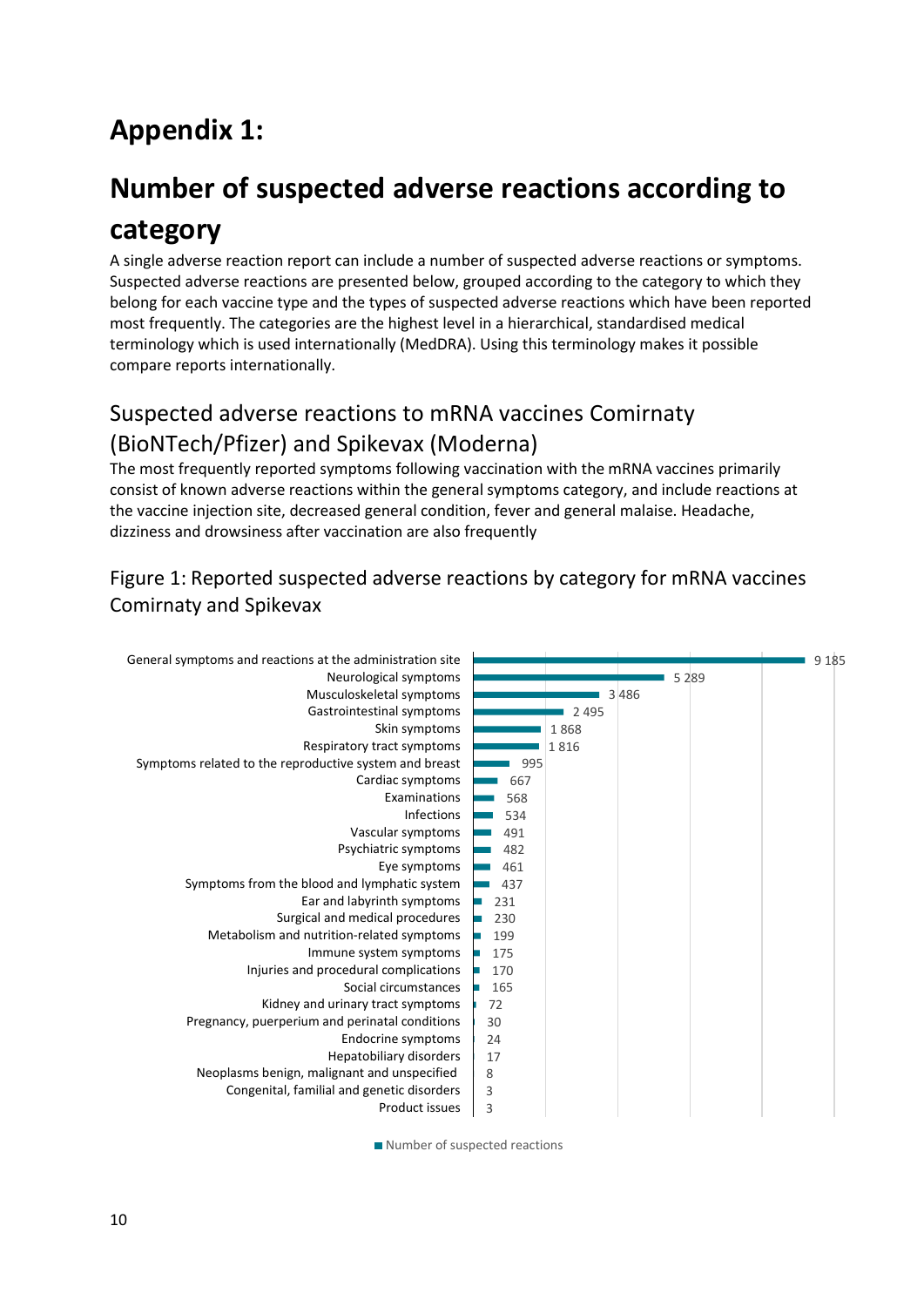### Table 6: Reported suspected adverse reactions by category for Comirnaty and Spikevax

A report can cover several adverse reactions and there will therefore be many more adverse reactions than reports.

| Category                                                                                            | Number of         |
|-----------------------------------------------------------------------------------------------------|-------------------|
|                                                                                                     | suspected adverse |
|                                                                                                     | reactions         |
| General symptoms and reactions at the vaccine administration site                                   | 9 1 8 5           |
| E.g.: Pain and reactions at the injection site, discomfort, fever, fatigue, decreased               |                   |
| general condition                                                                                   |                   |
| <b>Neurological symptoms</b>                                                                        | 5 2 8 9           |
| E.g.: Headache, dizziness, drowsiness, syncope                                                      |                   |
| <b>Musculoskeletal symptoms</b>                                                                     | 3 4 8 6           |
| E.g.: Muscle pain, joint pain, muscle stiffness, pain in the extremities                            |                   |
| <b>Gastrointestinal symptoms</b>                                                                    | 2495              |
| E.g.: Stomach pain, nausea, vomiting, diarrhoea                                                     |                   |
| <b>Skin symptoms</b>                                                                                | 1868              |
| E.g.: Rash, itching, redness, cold sweats                                                           |                   |
| <b>Respiratory tract symptoms</b>                                                                   | 1816              |
| E.g.: Difficulty breathing, shortness of breath, cough, irritation of the respiratory               |                   |
| Symptoms relating to the reproductive organs and breast<br>E.g.: Breast pain and menstrual disorder | 995               |
| <b>Cardiac symptoms</b>                                                                             | 667               |
| E.g.: Bradycardia, tachycardia, pericarditis                                                        |                   |
| <b>Examinations</b>                                                                                 | 568               |
| E.g.: Abnormal and raised heart rate, decreased blood pressure, decrease in                         |                   |
| oxygen saturation                                                                                   |                   |
| <b>Infections</b>                                                                                   | 534               |
| E.g.: Pneumonia, cold symptoms                                                                      |                   |
| <b>Vascular symptoms</b>                                                                            | 491               |
| E.g.: Flushes, pallor, low blood pressure                                                           |                   |
| <b>Psychiatric symptoms</b>                                                                         | 482               |
| E.g.: Sleep abnormalities, restlessness, lethargy, hallucination                                    |                   |
| Eye symptoms<br>E.g.: Blurred vision, twitch                                                        | 461               |
| Symptoms from the blood and lymphatic system                                                        | 437               |
| E.g.: Swollen lymph nodes Eye symptoms                                                              |                   |
| E.g.: Blurred vision, twitch                                                                        |                   |
| Ear and labyrinth symptoms                                                                          | 231               |
| E.g.: Discomfort in the ear                                                                         |                   |
| <b>Surgical and medical procedures</b>                                                              | 230               |
| E.g.: Oxygen therapy, revaccination with other Covid-19 vaccine                                     |                   |
| <b>Metabolic and nutrition-related symptoms</b>                                                     | 199               |
| E.g.: Reduced appetite                                                                              |                   |
| Immune system symptoms                                                                              | 175               |
| E.g.: Allergic reaction                                                                             |                   |
| Injuries and procedural complications<br>E.g.: Fall                                                 | 170               |
| <b>Social circumstances</b>                                                                         | 165               |
| E.g.: Bedridden                                                                                     |                   |
|                                                                                                     |                   |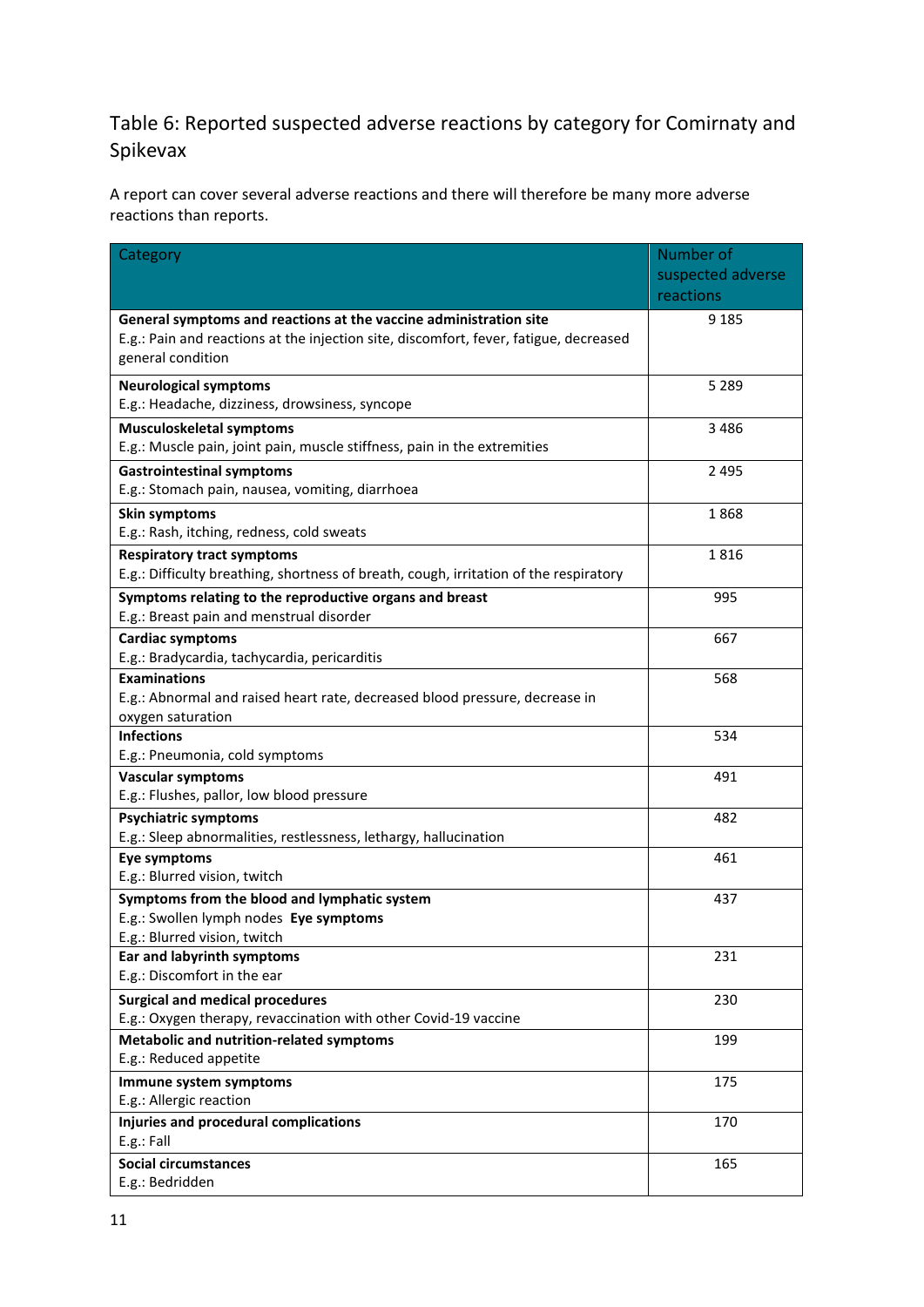| Kidney and urinary tract symptoms                 | 72 |
|---------------------------------------------------|----|
| E.g.: Urinary tract infection                     |    |
| Pregnancy, puerperium and perinatal conditions    | 30 |
| E.g.: Spontaneous abortion                        |    |
| <b>Endocrine symptoms</b>                         | 24 |
| E.g.: Hypothyroidism                              |    |
| <b>Hepatobiliary disorders</b>                    | 17 |
| E.g.: Portal vein thrombosis                      |    |
| Neoplasms benign, malignant and unspecified       | 8  |
| <b>Congenital, familial and genetic disorders</b> | 3  |
| <b>Product issues</b>                             | 3  |

### <span id="page-11-0"></span>Suspected adverse reactions to viral vector vaccines Vaxzevria (AstraZeneca) and COVID-19 Vaccine Janssen (Janssen Cilag International NV)

These vaccines are not part of the Norwegian vaccination programme. Vaxzevria has not been administered in Norway since 11 March 2021. However, the number of suspected adverse reactions to Vaxzevria will continue to rise, because a large number of reports have been received and there are non-serious reports which have yet to be assessed. It will take time to assess all the reports that have been received.

Many people have reported significant reactions after the first dose of Vaxzevria, and most reports concern known adverse reactions, such as reactions around the injection site, headache, fever, fatigue and deterioration in general condition.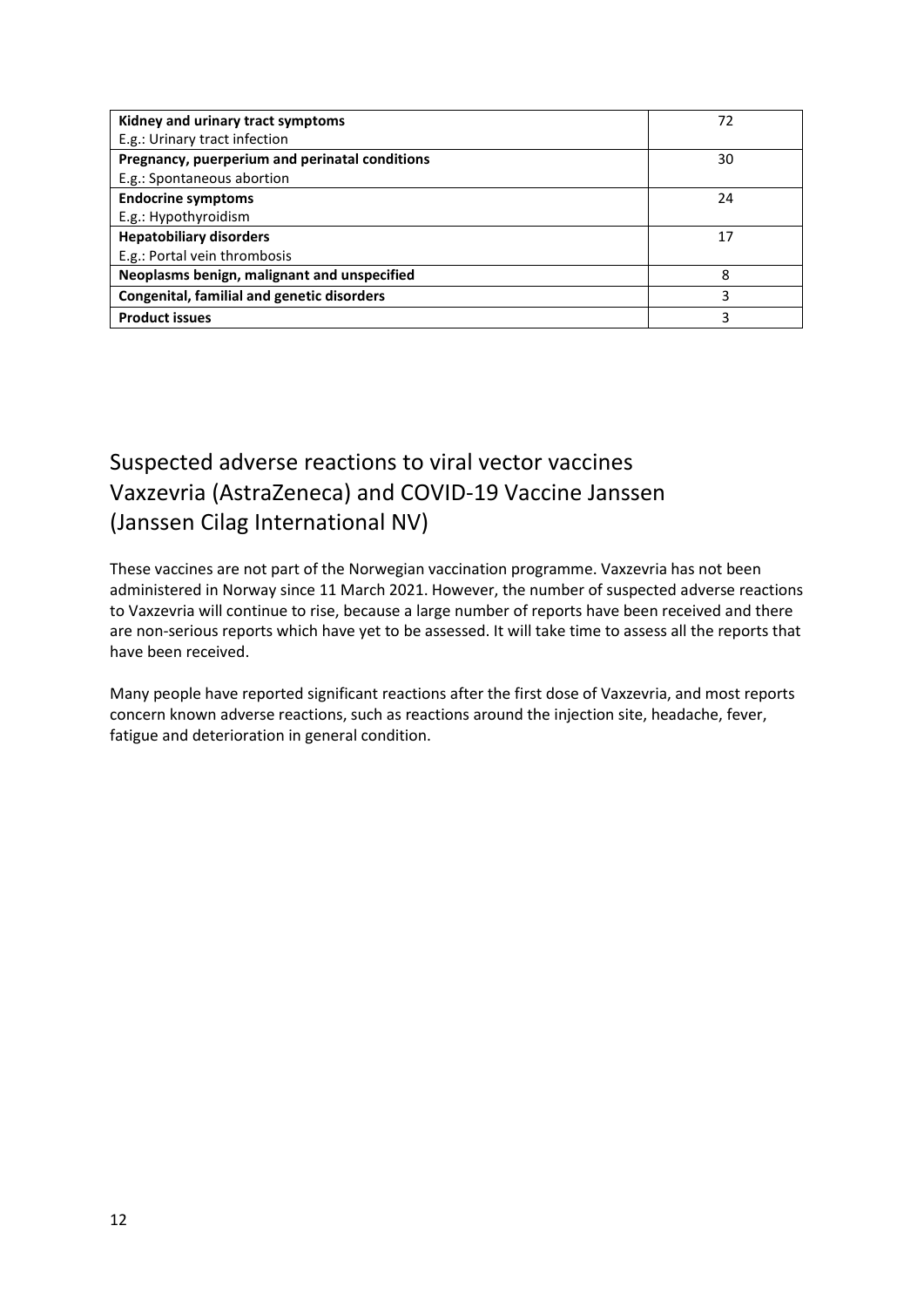Figure 2: Number of reported suspected adverse reactions by category for viral vector vaccines Vaxzevria and COVID -19 Vaccine Janssen



### Table 7: Reported suspected adverse reactions by category for Vaxzevria and COVID-19 Vaccine Janssen

A report can cover several adverse reactions and there will therefore be many more adverse reactions than reports.

| Category                                                                              | Number of<br>reported adverse<br>reactions |
|---------------------------------------------------------------------------------------|--------------------------------------------|
| General symptoms and reactions at the vaccine administration site                     | 15 802                                     |
| E.g.: Pain and reactions at the injection site, discomfort, fever, fatigue, decreased |                                            |
| general condition                                                                     |                                            |
| <b>Neurological symptoms</b>                                                          | 8069                                       |
| E.g.: Headache, dizziness, drowsiness, numbness                                       |                                            |
| <b>Musculoskeletal symptoms</b>                                                       | 6 2 4 7                                    |
| E.g.: Muscle pain, joint pain, back pain                                              |                                            |
| <b>Gastrointestinal symptoms</b>                                                      | 3 1 1 4                                    |
| E.g.: Stomach pain, nausea, vomiting, diarrhoea                                       |                                            |
| Skin symptoms                                                                         | 1664                                       |
| E.g.: Rash, skin pain, cold sweats                                                    |                                            |